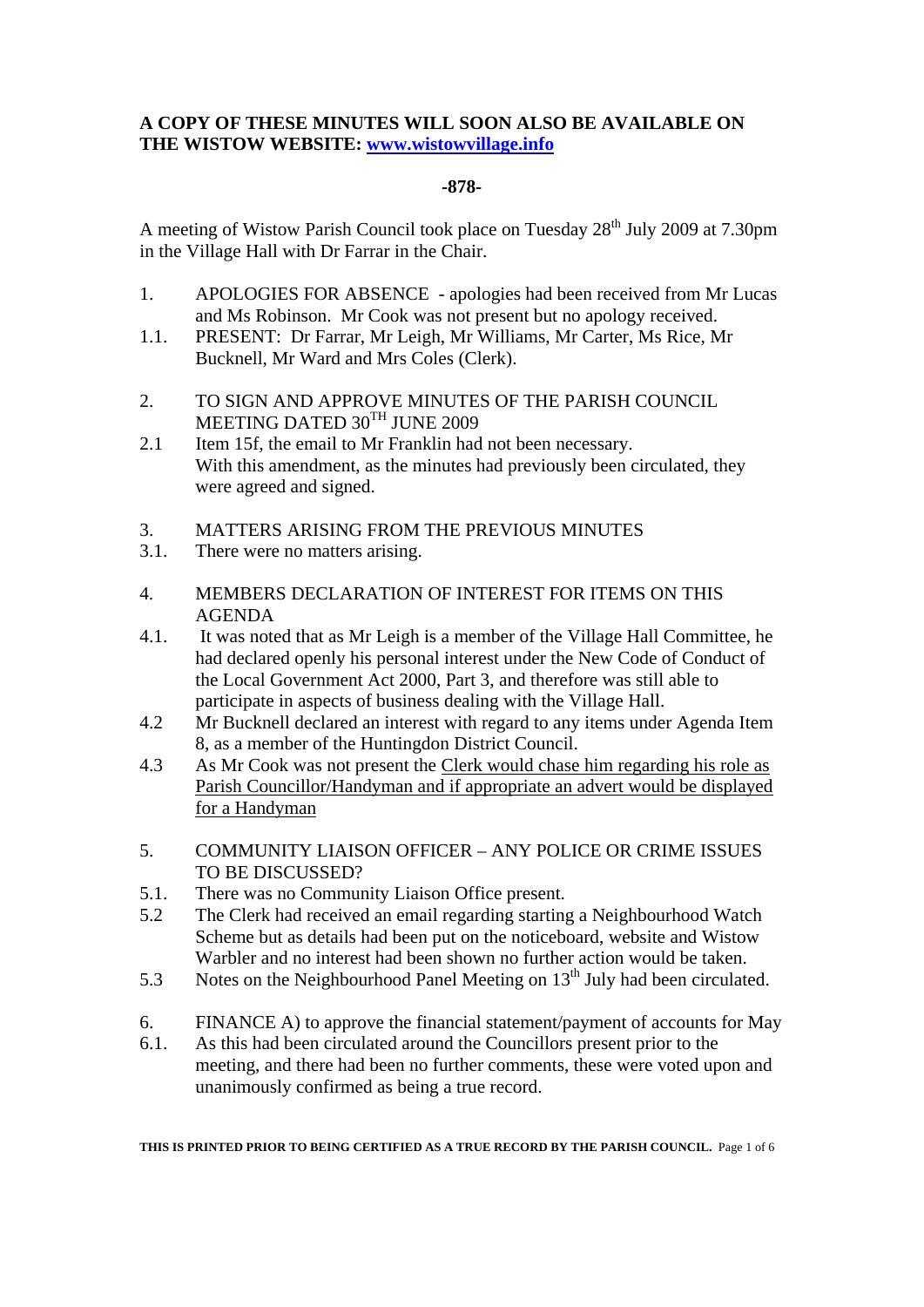| B) to approve payments of outstanding amounts        |         |
|------------------------------------------------------|---------|
| Lee Gray $-$ grass cutting                           | £244.44 |
| H Franklin – refund for laminator envelopes          | £ 16.87 |
| Mrs P Coles July salary (rates as per minute         |         |
| 13 of the meeting dated 28 <sup>th</sup> April 2009) | £252.51 |
| Ray Burton Services – hedge/rubbish/weeding          | £125.00 |
| KLM new scroll assembly for village sign             | £172.50 |
| Michael Murray Signs Ltd – village sign              | £230.00 |

- 6.2 With the exception of the refund for laminator envelopes, the payments listed were formally approved at this meeting and the cheques duly signed. The Clerk would inform Mr Franklin that this would not be refunded as funds had been donated to Wistow in Bloom for such expenses. c) to review cash flow and resolve anticipated issues
- 6.3. Dr Farrar pointed out that the Clerk's salary and costs had exceeded budget and this should be monitored to ensure the budget figure is enough and that another playing field hedge trim should be budgeted. The Clerk would make that amendment.

d) to review quote and ordering system

- 6..4. The importance of the 3 quote system was stressed and once agreed, an order should be placed with invoice on completion of work. It is not possible to organise cash/cheque on collection of projects and it should not be necessary for a Councillor to pay and obtain a refund. The Clerk can place orders in writing and should be used to obtain quotes. d) to agree Internal Auditor's fee £50
- 6.5. It was unanimously agreed to raise a cheque for Mrs Pye and formally thank her for acting as Internal Auditor.
- 7. CORRESPONDENCE
- 7.1. Destination Growth from CPALC for our notice board
- 7.2. COPE August newsletter
- 7.3 From CCC Position Statement Children's Centres Development in **Cambridgeshire**
- 7.4 EERA News
- 7.5. From ACRE Invitation to attend Rural Cambridgeshire: Ensuring a Vibrant Future – Mr Bucknell would have liked to attend but is unable, Ms Rice agreed to attend – the Clerk will return the reply slip

## CORRESPONDENCE PREVIOUSLY CIRCULATED

7.6 No further correspondence had been circulated

**THIS IS PRINTED PRIOR TO BEING CERTIFIED AS A TRUE RECORD BY THE PARISH COUNCIL.** Page 2 of 6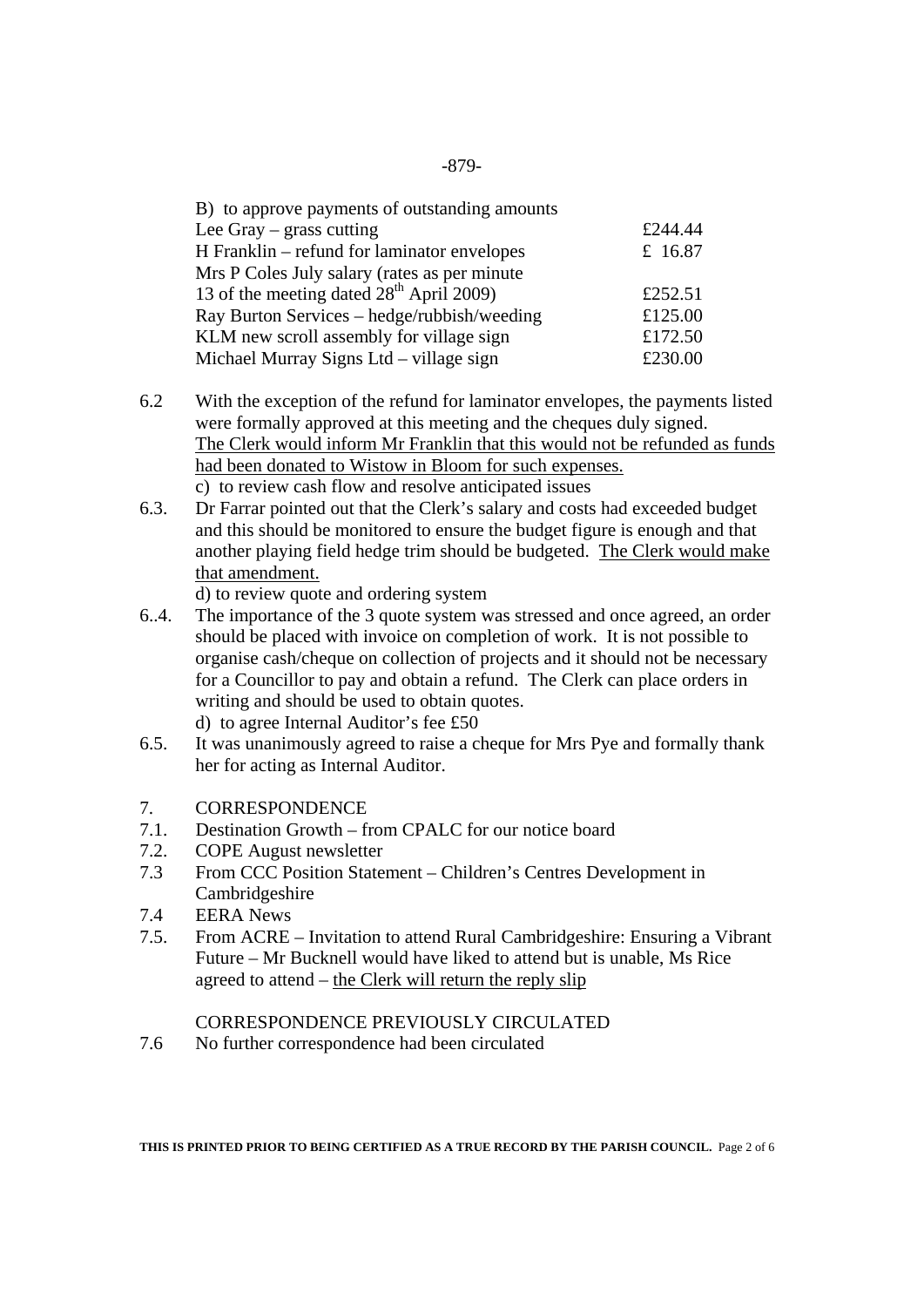#### -880-

## 8. TO CONSIDER ANY PLANNING APPLICATIONS RECEIVED

- 8.1. 0900843FUL Refurbishment of existing chimney stack, Manor House, Manor Street, Wistow. This was unanimously approved and the Clerk would inform HDC that the Parish Council approved the plans for the following reason: Conforms to National Policy PPG15 Historic Environment, Policy EN2 Special Architectural scale, Policy B7 Fabric setting of a Listed Building .
- 9. REVIEW OF ASSET VALUE AND INSURANCE COVER
- 9.1. The Clerk had been in touch with the insurers and they had confirmed that it was necessary to insure for the total value of the asset schedule. It was agreed that our cover would be increased in line with the asset schedule and an interim payment would be made. The Clerk would organise increased cover until the time of renewal in October at an approximate cost of £40.
- 10. RoSPA REPORT REPORT REVIEW AND ACTION POINTS ARISING
- 10.1. The RoSPA report had been circulated and some low to medium risk action points had been identified. It was agreed that these would be linked in with the Playfunding work to be agreed.
- 11. PROPOSED EXTENSION OF 30 MPH SPEED LIMIT, BRIDGE STREET
- 11.1. A letter had been received from CCC along with a map indicating the proposed extension of the 30 mph speed limit. It was agreed that the Clerk reply asking that the speed limit be extended to the whole village.
- 12. SWINE FLU COMMUNICATION FROM CCC
- 12.1. A letter had been received from CCC/NHS regarding the distribution of influenza anti-virals. The Clerk reported that she had volunteered to be a 'flu friend' but had received no further contact. The letter would be posted on the notice board. Mr Ward reported that policy regarding swine flu was under continuous review.
- 13. DATA STORAGE FACIILITY FOR CLERK FOR PARISH COUNCIL WORK – agree type and cost
- 13.1 As all Parish Council work should not be stored on a personal computer, it would be necessary to find an alternative storage facility. It was unanimously agreed that the Clerk could spend up to £100 on a suitable facility, ideally one that would also provide back up. The Clerk and Dr Farrar would source a suitable hard disk.

**THIS IS PRINTED PRIOR TO BEING CERTIFIED AS A TRUE RECORD BY THE PARISH COUNCIL.** Page 3 of 6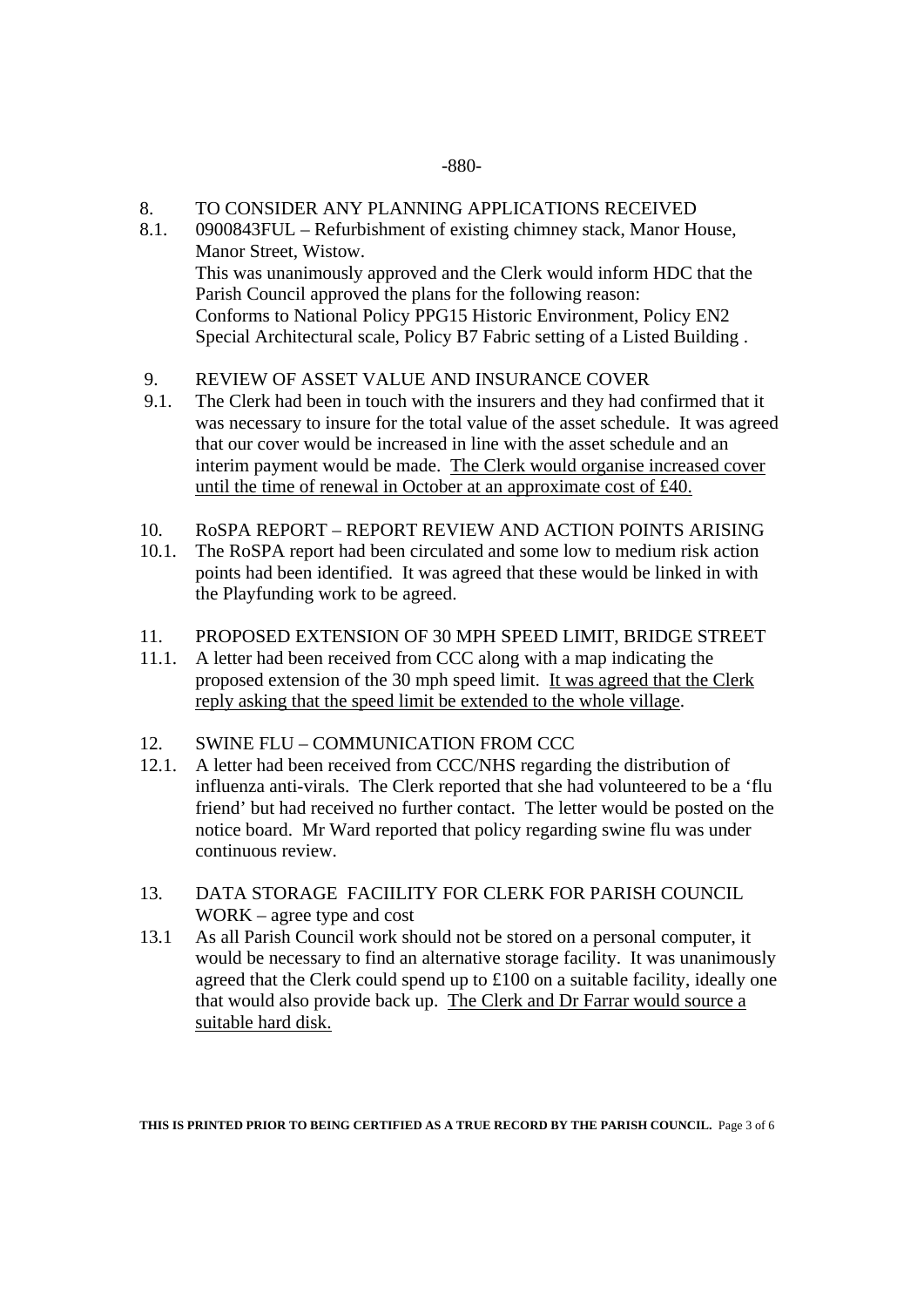14. PARISH PLAN ACTION PLAN – working parties feedback and updates: a) Traffic and road issues – Mr Bucknell. Mr Bucknell, Mr Carter and Ms Rice would be working on the Jointly Funded Minor Improvements Grant, Mr Bucknell ran through how points were awarded, and a meeting was arranged for the following week to work on the application which would be for traffic calming on the Mill Road entrance to the village.

 b) Litter – Mr Bucknell – It was reported that the fly tipping in Harris Lane had been cleared by the householder.

c) Countryside – Mr Cook – The Clerk reported that Mrs Bance did not approve of the suggestion to name a footpath after her late husband. She had been very disappointed not to receive a letter from the Parish Council. Dr Farrar would write to Mrs Bance as a token of respect and to acknowledge Mr Bance's contribution to the village over many years. It was hoped that an appropriate memorial to Mr Bance and his work could be discussed. d) Leisure facilities – Dr Farrar and Mr Williams – the Playfunding application had been submitted and receipted, results of those through to the next round will be available this week. If successful the next stage must be submitted by the end of September which will include going to tender for the equipment. Mr Williams and Dr Farrar will research the gate and improved entrance to the playing field. It was also agreed to look at the signage as there had been comments regarding a welcome sign.

e) Village Hall – Mr Cook and Mr Leigh – Nothing to report. The Clerk would remind Mr Cook of the Village Hall Meeting on Thursday as Mr Leigh was unable to attend. Mr Williams volunteered to attend.

f) Village sign – Dr Farrar and Mr Williams. The sign had been erected and had been admired. The slate coping was outstanding and the Clerk would chase Mr Cook to complete this task. The Clerk could now remove this item from future agendas.

16. a) Grass cutting – Mr Cook and Clerk – Nothing to report, this item could now be removed from future agendas.

 b) Grants – Mr Bucknell. The Clerk would submit a Wind Farm Grant application for the recycled parts of the Village Sign.

 Information from Cambridge Acre had been received regarding a grant for small businesses involved in tourism via the Fens Adventurers Partnership. This did no appear relevant to our community.

 c) Wistow Bridge – Mr Leigh and Clerk. Nothing to report. The Clerk would contact Mr McGee from CCC for a full update for the next meeting.

 d) Allotments – The Clerk had requested advice from CPALC and NALC and was awaiting a response. In the meantime she would write to Mr Burton and let him know that a full response to his letter of  $11<sup>th</sup>$  May would follow upon receipt of that advice.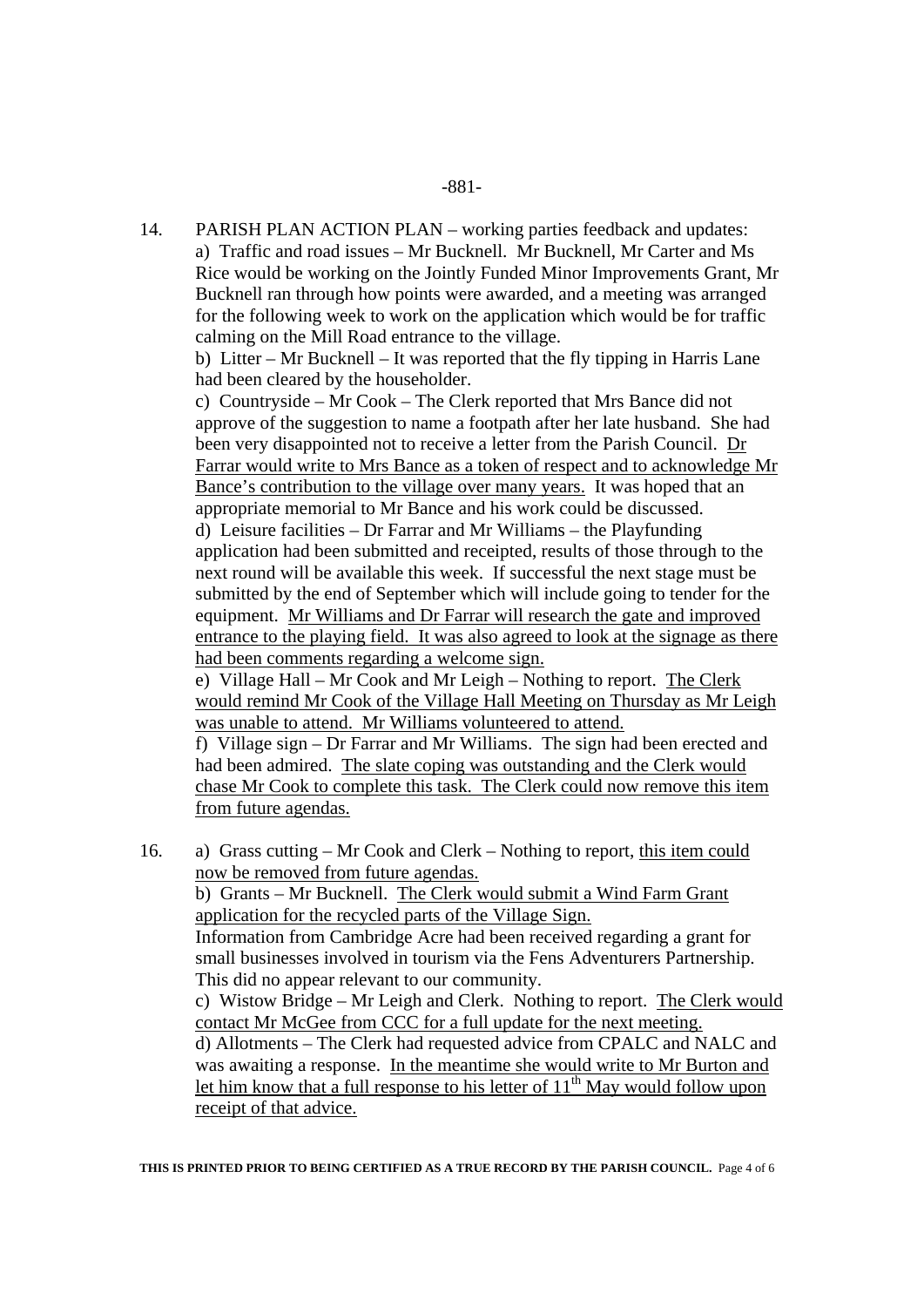- 17. ITEMS FOR WISTOW WARBLER AND WEBSITE, to inform Mr Dransfield and Dr Farrar of relevant articles (also to discuss other items relating to Communication issues)
- 17.1. Nothing to report.
- 18. MONTHLY AUDIT NOMINEE FOR NEXT MEETING
- 18.1. As Mr Bucknell carried out the monthly audit this time, Mr Williams agreed to carry out the monthly audit for August.
- 19. DATE OF NEXT MEETING Tuesday  $25<sup>th</sup>$  August 2009 at 7.30 pm in the Village Hall

There being no further business the meeting closed at 9.15 pm.

# **PLANNING APPLICATIONS RECEIVED FROM JANUARY 2008**

Wistow Parish Council – WPC Huntingdonshire District Council – HDC Not Yet known – NYK

| <b>Approved/Date</b>                                 |                                                                  |                                                                                                                 |                 |
|------------------------------------------------------|------------------------------------------------------------------|-----------------------------------------------------------------------------------------------------------------|-----------------|
| <b>App.Number</b>                                    | <b>Property Address</b>                                          | <b>Purpose</b>                                                                                                  | <b>WPC</b>      |
| <b>HDC</b><br>4/1/08<br>$-$ Yes -<br>26/2/08 18/6/08 | 08/00500/FUL Rookes Grove Farm,<br>Mill Road, Wistow             | Erection of 2 dwellings and<br>access road                                                                      | Yes             |
| 08/00599/FUL<br>- NYK                                | Poultry Houses, Shillow Hill, Erection of Agricultural<br>Wistow | dwelling                                                                                                        | Yes<br>25/3/08  |
|                                                      | 008/03478/FUL Threeways, Church Street                           | Add pitched roof to flat<br>extension at rear                                                                   | Yes<br>07/01/09 |
| 0900055FUL                                           | Rectory Farm, Wistow Rd<br><b>Broughton</b>                      | Erection of agricultural No comment<br>building to house free<br>range hens                                     | 24/02/09        |
| 0900342OUT                                           | RAF Upwood, Ramsey Rd<br>Bury, PE26 2XN                          | Demolition and clearance of<br>redundant buildings,<br>reclamation and remediation<br>of land and redevelopment | Yes<br>29/5/09  |
|                                                      | 0900661FUL Valiant Square, Upwood                                | Erection of 26 houses and No comment<br>7 apartments                                                            | 30/06/09        |
|                                                      | 0900843FUL Manor House, Manor St<br>Wistow                       | Refurb of existing chimney                                                                                      | Yes<br>28/7/09  |

**THIS IS PRINTED PRIOR TO BEING CERTIFIED AS A TRUE RECORD BY THE PARISH COUNCIL.** Page 5 of 6